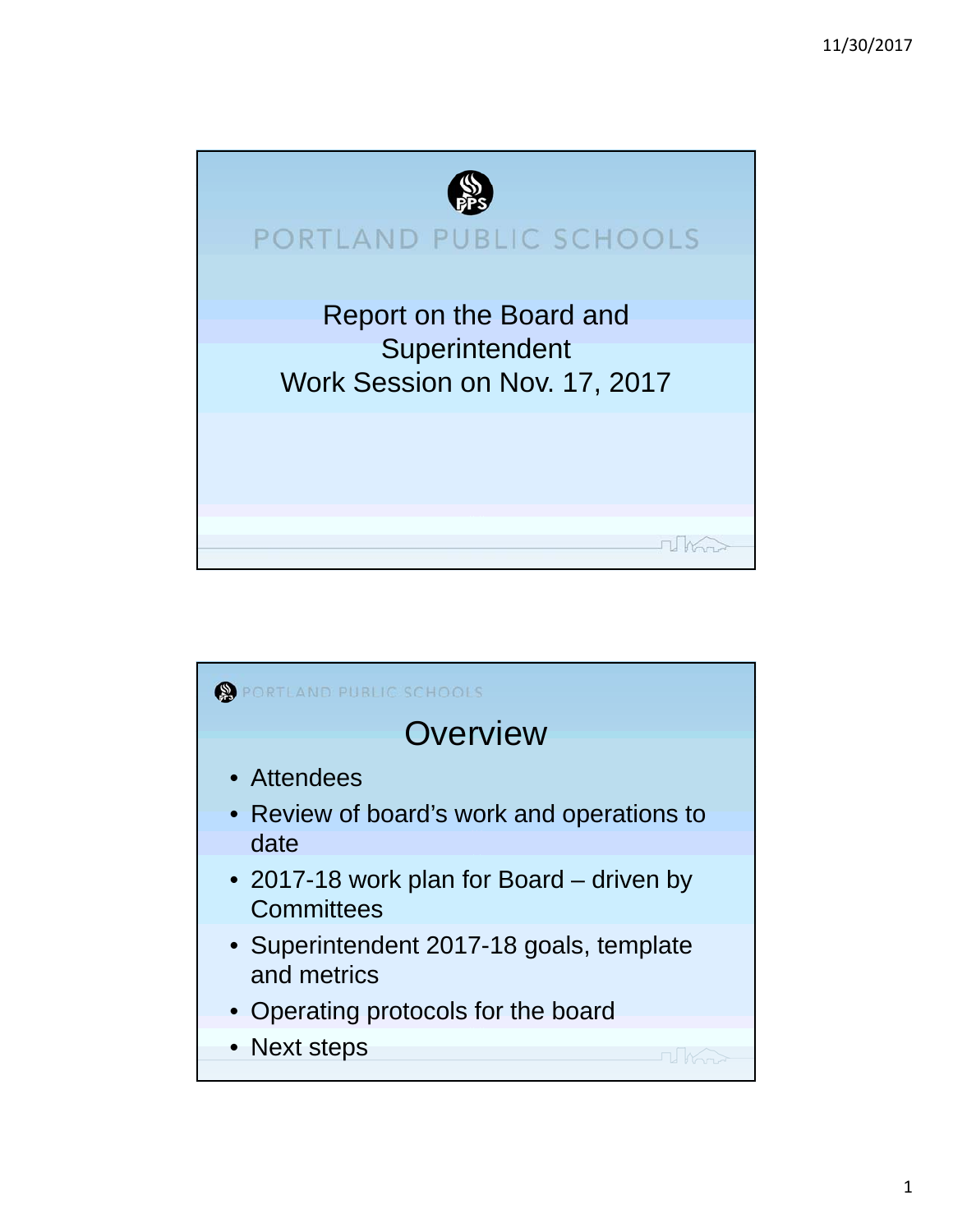## **SPORTLAND PUSUperintendent** Goals/Evaluation Superintendent goals, template, scorecard development – 2017-18 will be an abbreviated year; modified process, 2018 beyond – Timeline recommended; OSBA/ASAA/best practices – 11 Standards: • Leadership and District Culture • Policy & Governance • Communications & Community Relations • Organizational Management • Curriculum Planning & Development • Instructional Management • Human Resource Management • Values & Ethics of Leadership • Labor Relations – Four focus areas for goal setting + one career development focus area  $-$  December 5<sup>th</sup> work session to further refine

| DRTLAND PUBLIC SCHOOLS                                                                                                                                                                                                                                                                                                |
|-----------------------------------------------------------------------------------------------------------------------------------------------------------------------------------------------------------------------------------------------------------------------------------------------------------------------|
| <b>Board Goals/Evaluation</b>                                                                                                                                                                                                                                                                                         |
| Board goals, template, scorecard development<br>- 2017-18 work plan under development<br>- Self-evaluation for benchmarking underway                                                                                                                                                                                  |
| - 11 Standards:<br>• Leadership: Mission, Vision and Goals<br>• Policy and Governance<br>• Community Relations<br>• Cultural Responsiveness and Educational Equity                                                                                                                                                    |
| • Accountability and Performance Monitoring<br>• Board Operations: Meetings<br>• Board Operations: Board Member Communications<br>• Board Operations: Board - Staff Relations<br>• Board Operations: Board - Superintendent Relations<br>• Values, Ethics and Responsibility for Self<br>• Board Systemic Improvement |
|                                                                                                                                                                                                                                                                                                                       |